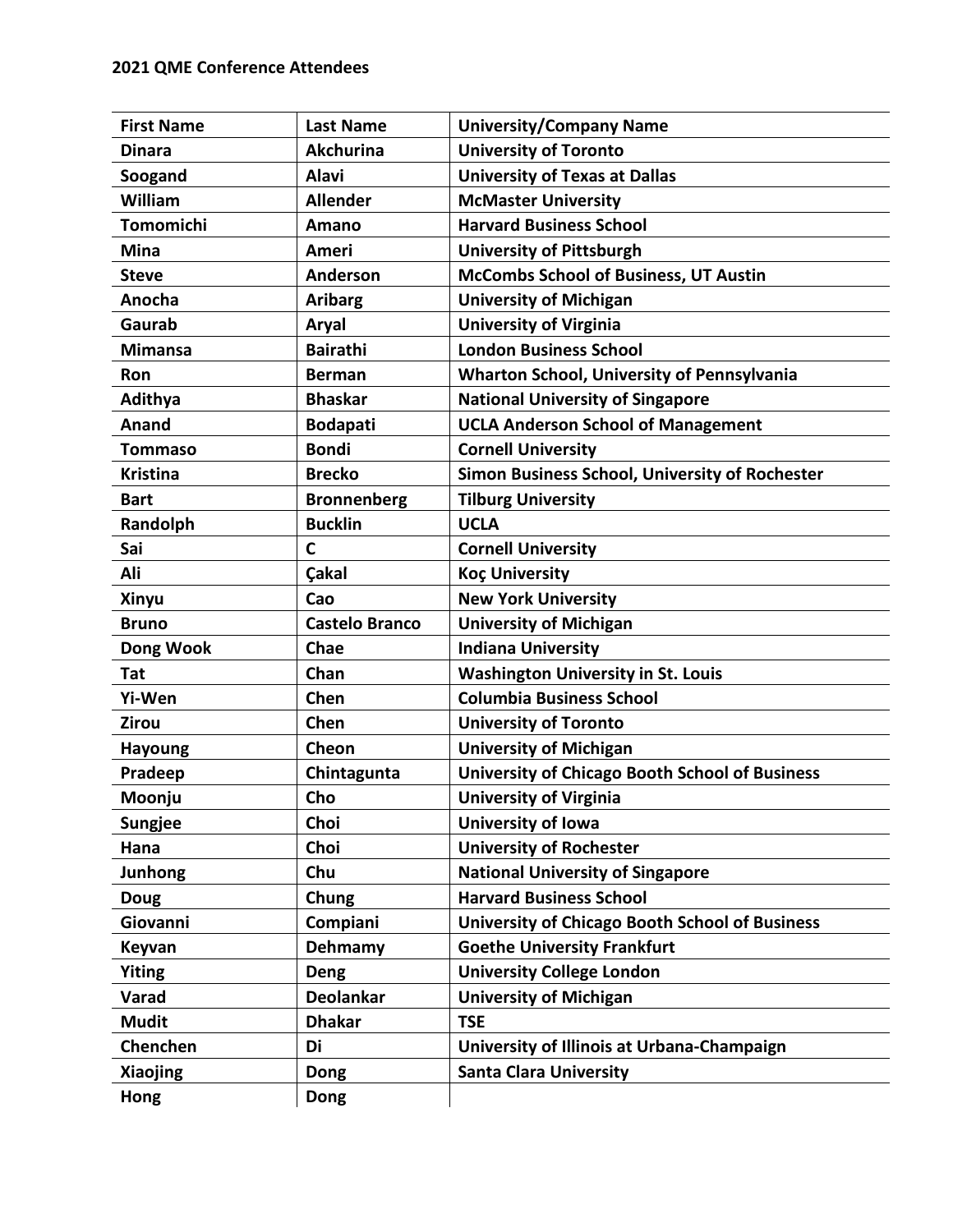| <b>Kwabena</b>   | <b>Donkor</b>     | <b>Stanford Graduate School of Business</b>           |
|------------------|-------------------|-------------------------------------------------------|
| <b>Michaela</b>  | <b>Draganska</b>  | <b>Drexel University</b>                              |
| Rui              | Du                | <b>Stanford University</b>                            |
| Shaoyin          | Du                | <b>University of Rochester</b>                        |
| Jean-Pierre      | <b>Dube</b>       | <b>University of Chicago Booth School of Business</b> |
| Dean             | <b>Eckles</b>     | <b>MIT</b>                                            |
| <b>Alex</b>      | <b>Eiting</b>     | <b>TU Braunschweig University</b>                     |
| <b>Andres</b>    | <b>Elberg</b>     | <b>UC-Chile</b>                                       |
| Paul             | <b>Ellickson</b>  | <b>University of Rochester</b>                        |
| <b>Tulin</b>     | Erdem             | <b>NYU</b>                                            |
| <b>Daniel</b>    | <b>Ershov</b>     | <b>Toulouse School of Economics</b>                   |
| Xiaohang         | Feng              | <b>Carnegie Mellon University</b>                     |
| Yu               | Feng              | <b>Peking University</b>                              |
| <b>Matteo</b>    | <b>Fina</b>       | <b>Goethe University Frankfurt</b>                    |
| <b>Jessica</b>   | Fong              | <b>University of Michigan</b>                         |
| <b>Mohsen</b>    | Foroughifar       | <b>University of Toronto</b>                          |
| Andrey           | <b>Fradkin</b>    | <b>Boston University</b>                              |
| George           | Georgiadis        | <b>Northwestern University</b>                        |
| <b>Fatemeh</b>   | Gheshlaghpour     | <b>University of Chicago Booth School of Business</b> |
| Ron              | <b>Goettler</b>   | <b>University of Rochester</b>                        |
| Avi              | Goldfarb          | <b>University of Toronto</b>                          |
| Ali              | Goli              | <b>University of Washington</b>                       |
| <b>Shijie</b>    | Gong              | <b>Huagiao University</b>                             |
| Arun             | Gopalakrishnan    | <b>Rice University</b>                                |
| Arjun            | Gopinath          | <b>University of Chicago</b>                          |
| <b>Richard</b>   | <b>Grice</b>      | <b>INSEAD</b>                                         |
| George           | Gui               | <b>Stanford University</b>                            |
| <b>Umut</b>      | Guler             | <b>Koc University</b>                                 |
| <b>Tong</b>      | Guo               | <b>Duke University</b>                                |
| Haihao           | Guo               | <b>Washington University in St. Louis</b>             |
| Charu            | Gupta             | <b>UCLA Anderson School of Management</b>             |
| Yulin            | Hao               | <b>University of Rochester</b>                        |
| Wes              | Hartmann          | <b>Stanford Graduate School of Business</b>           |
| M                | <b>Haviv</b>      | <b>University of Rochester</b>                        |
| Da               | He                | <b>HKUST</b>                                          |
| <b>Andrew</b>    | Heinzman          | <b>UCLA</b>                                           |
| <b>Manuel</b>    | <b>Hermosilla</b> | <b>Johns Hopkins University</b>                       |
| <b>Guenter</b>   | <b>Hitsch</b>     | <b>University of Chicago Booth School of Business</b> |
| <b>Brett</b>     | <b>Hollenbeck</b> | <b>UCLA Anderson School of Management</b>             |
| <b>Elisabeth</b> | Honka             | <b>UCLA Anderson School of Management</b>             |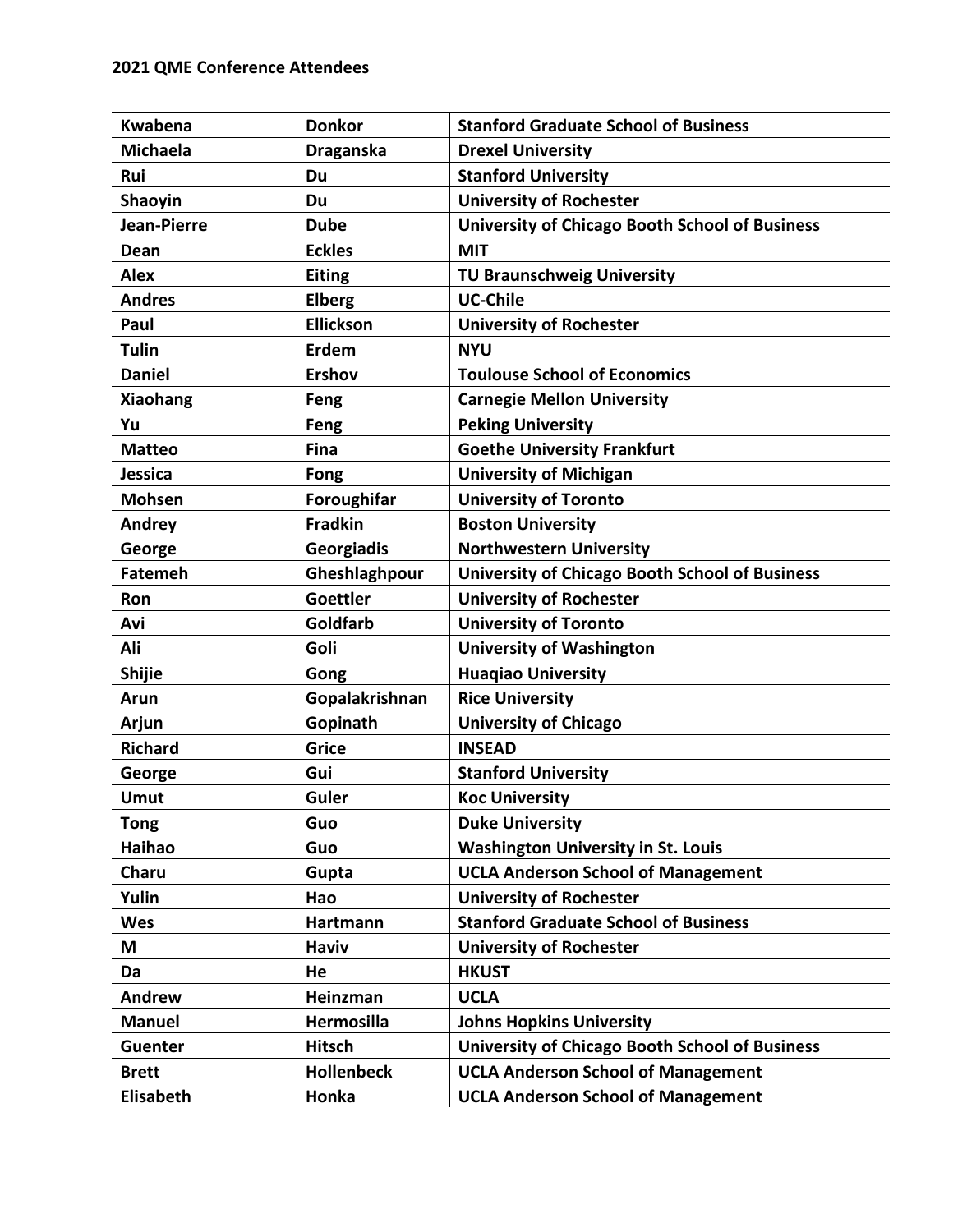| <b>Sylvia</b>       | <b>Hristakeva</b>  | <b>UCLA</b>                                           |
|---------------------|--------------------|-------------------------------------------------------|
| Lei                 | <b>Huang</b>       | <b>MIT</b>                                            |
| Guofang             | <b>Huang</b>       | <b>Purdue University</b>                              |
| Wenyi               | <b>Huang</b>       | <b>Tsinghua University</b>                            |
| Yufeng              | <b>Huang</b>       | <b>University of Rochester</b>                        |
| <b>Kang</b>         | <b>Huang</b>       | <b>University of Rochester</b>                        |
| <b>Xiang</b>        | Hui                | <b>Washington University in St. Louis</b>             |
| <b>Marat</b>        | Ibragimov          | <b>MIT Sloan</b>                                      |
| Surya               | <b>lerokomos</b>   | <b>Stanford University</b>                            |
| Jaihyun             | Jeon               | <b>Syracuse University</b>                            |
| <b>Zhenling</b>     | Jiang              | <b>UPenn</b>                                          |
| Pranav              | <b>Jindal</b>      | <b>UNC Kenan-Flagler Business School</b>              |
| Garrett             | Johnson            | <b>Questrom School of Business, Boston University</b> |
| Mingyu (Max)        | Joo                | University of California, Riverside                   |
| Joonhwi             | Joo                | <b>University of Texas at Dallas</b>                  |
| Aishwarya           | Joshi              | <b>University of Michigan</b>                         |
| Kirthi              | Kalyanam           | <b>Santa Clara University</b>                         |
| Anuj                | <b>Kapoor</b>      | Indian Institute of Management, Ahmedabad - India     |
| Rupali              | Kaul               | <b>Stanford University</b>                            |
| Rupali              | Kaul               | <b>Stanford University</b>                            |
| <b>Drupad Kumar</b> | Khublani           | <b>Extra Space Storage</b>                            |
| Lorienne            | <b>Kim</b>         | <b>Emory University</b>                               |
| <b>Suh Yeon</b>     | <b>Kim</b>         | <b>Georgetown University</b>                          |
| <b>Seung</b>        | Kim                | <b>Rady School of Management</b>                      |
| Yewon               | <b>Kim</b>         | <b>Stanford Graduate School of Business</b>           |
| <b>Minkyung</b>     | Kim                | <b>UNC Chapel Hill</b>                                |
| Sanghee             | Kim                | University of Iowa                                    |
| <b>TI Tongil</b>    | <b>Kim</b>         | <b>UT Dallas</b>                                      |
| <b>Simon</b>        | Kim                | <b>UT Dallas JSOM</b>                                 |
| Benjamin            | <b>Klopack</b>     | <b>Texas A&amp;M University</b>                       |
| <b>Xinyao</b>       | <b>Kong</b>        | <b>University of Chicago Booth School of Business</b> |
| <b>Malika</b>       | Korganbekova       | <b>Northwestern University</b>                        |
| <b>Tetyana</b>      | Kosyakova          | Frankfurt School of Finance and Management gGmbH      |
| <b>Marco</b>        | <b>Kotschedoff</b> | <b>KU Leuven, Belgium</b>                             |
| Hengyu              | <b>Kuang</b>       | <b>Columbia Business School</b>                       |
| Egor                | Kudriavtcev        | Simon Business School, University of Rochester        |
| <b>Madhav</b>       | <b>Kumar</b>       | <b>MIT</b>                                            |
| <b>Jung Youn</b>    | Lee                | <b>Northwestern University</b>                        |
| <b>Kevin</b>        | Lee                | <b>University of Chicago Booth School of Business</b> |
| <b>Seung Yoon</b>   | Lee                | <b>Yale University</b>                                |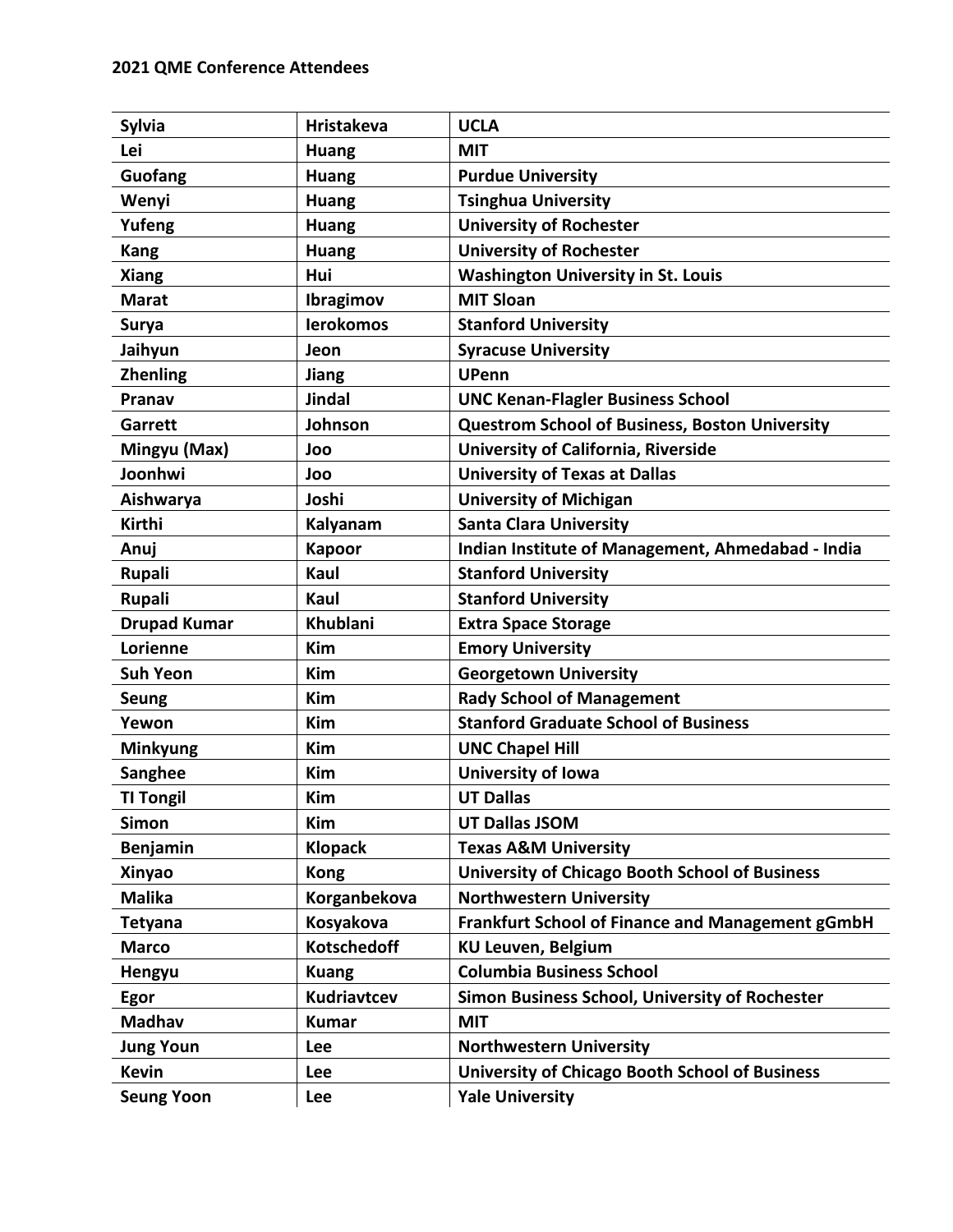| <b>Samuel</b>          | Levy                | <b>Carnegie Mellon University</b>                     |
|------------------------|---------------------|-------------------------------------------------------|
| <b>Shibo</b>           | Li                  | <b>Indiana University Bloomington</b>                 |
| Zelin                  | Li                  | <b>MIT</b>                                            |
| Keyan                  | Li                  | <b>MIT</b>                                            |
| <b>Ivan</b>            | Li                  | <b>Stanford Graduate School of Business</b>           |
| Zequn                  | Li                  | <b>Tsinghua University, SEM</b>                       |
| Yuxiao                 | Li                  | <b>University of Chicago Booth School of Business</b> |
| Yiqi                   | Li                  | University of Michigan, Ann Arbor                     |
| <b>Xiaojie</b>         | Li                  | <b>University of Rochester</b>                        |
| Jura                   | Liaukonyte          | <b>Cornell University</b>                             |
| <b>Tesary</b>          | Lin                 | <b>Boston University</b>                              |
| <b>Xiaobo</b>          | Lin                 | <b>Syracuse University</b>                            |
| <b>Mitchell</b>        | Linegar             | <b>Caltech</b>                                        |
| Chaoran                | Liu                 | <b>London Business school</b>                         |
| <b>Xiao</b>            | Liu                 | <b>NYU</b>                                            |
| Ruichun                | Liu                 | University of Illinois at Urbana-Champaign            |
| Qihong                 | Liu                 | <b>University of Oklahoma</b>                         |
| <b>Meng</b>            | Liu                 | <b>Washington University in St. Louis</b>             |
| <b>Mitch</b>           | Lovett              | <b>University of Rochester</b>                        |
| Carol                  | Lu                  | <b>Stanford University</b>                            |
| Wei                    | Lu                  | <b>University of Toronto</b>                          |
| <b>Bowen</b>           | Luo                 | <b>Northeastern University</b>                        |
| <b>Nikhil</b>          | <b>Malik</b>        | <b>Marshall Business School, USC</b>                  |
| <b>Puneet</b>          | Manchanda           | <b>University of Michigan</b>                         |
| Carl                   | <b>Mela</b>         | <b>Duke University</b>                                |
| Jin                    | <b>Miao</b>         | <b>University of Texas at Dallas</b>                  |
| Art                    | <b>Middlebrooks</b> | <b>University of Chicago Booth School of Business</b> |
| Kanishka               | <b>Misra</b>        | <b>UCSD</b>                                           |
| Sanjog                 | <b>Misra</b>        | University of Chicago Booth School of Business        |
| <b>Behnam</b>          | Mohammadi           | <b>Carnegie Mellon University</b>                     |
| <b>Madhur</b>          | <b>Mohan</b>        | <b>NA</b>                                             |
| <b>Sridhar</b>         | <b>Moorthy</b>      | <b>University of Toronto</b>                          |
| Ilya                   | <b>Morozov</b>      | <b>Northwestern University</b>                        |
| Sarah                  | <b>Moshary</b>      | <b>University of Chicago Booth School of Business</b> |
| <b>Andres</b>          | <b>Musalem</b>      | <b>University of Chile</b>                            |
| <b>Aditiyaa Ganesh</b> | Nagarajan           | <b>Extra Space Storage</b>                            |
| <b>Harikesh</b>        | <b>Nair</b>         | <b>Stanford University</b>                            |
| <b>Sridhar</b>         | Narayanan           | <b>Stanford University</b>                            |
| Olivia                 | <b>Natan</b>        | <b>UC Berkeley Haas School of Business</b>            |
| Yulia                  | Nevskaya            | <b>Washington University in St. Louis</b>             |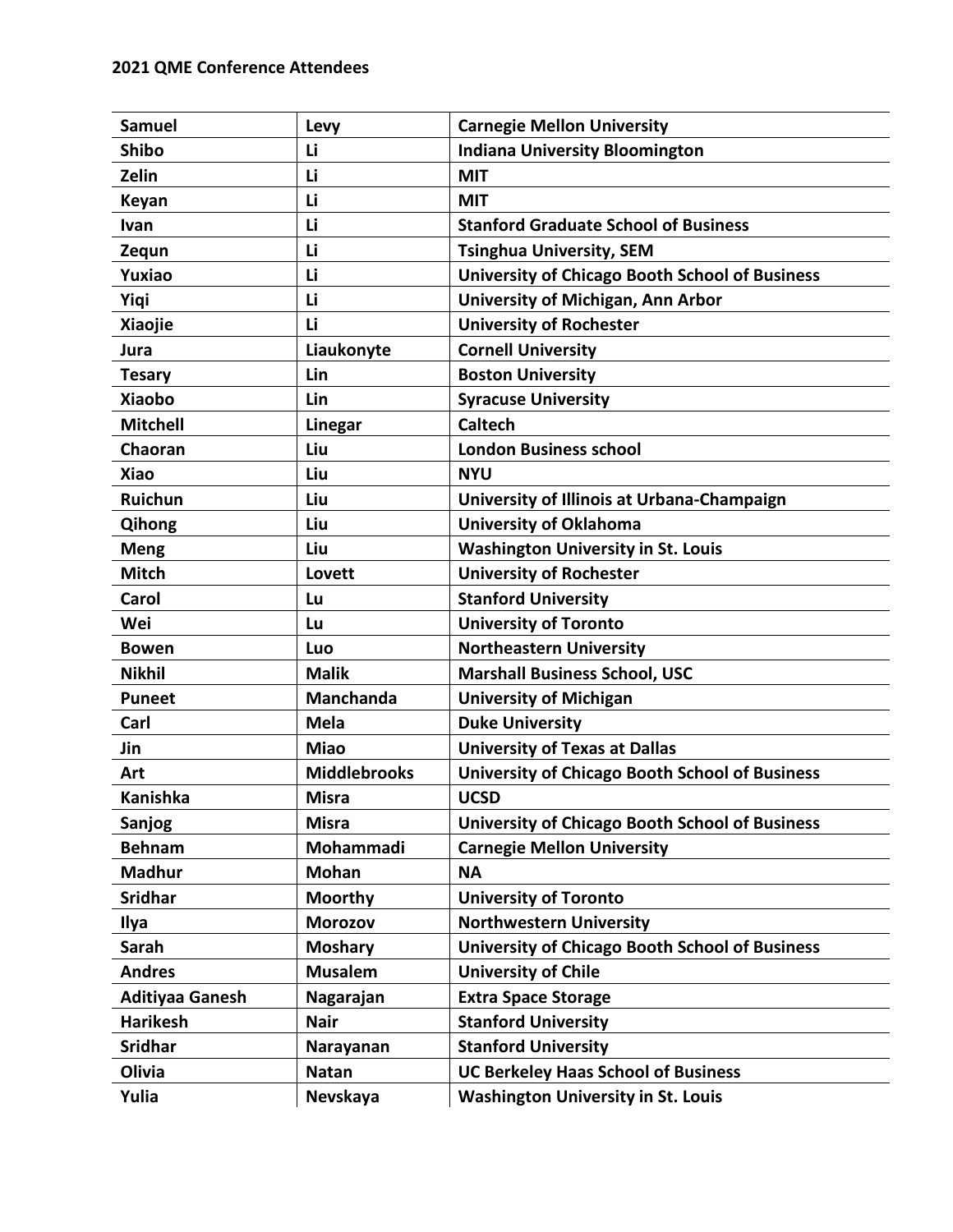| Robin            | <b>Ng</b>             | <b>UCLouvain</b>                                      |
|------------------|-----------------------|-------------------------------------------------------|
| <b>Felix</b>     | <b>Nguyen</b>         | <b>Emory University</b>                               |
| Fengshi          | <b>Niu</b>            | <b>Stanford University</b>                            |
| Anima            | <b>Nivsarkar</b>      | <b>IIM, Udaipur</b>                                   |
| <b>David</b>     | Novgorodsky           | <b>University of Chicago</b>                          |
| Aniko            | <b>Oery</b>           | <b>Yale University</b>                                |
| Yesim            | Orhun                 | <b>University of Michigan</b>                         |
| <b>Thomas</b>    | <b>Otter</b>          | <b>Goethe University Frankfurt</b>                    |
| Cem              | <b>Ozturk</b>         | <b>University of South Carolina</b>                   |
| <b>Max</b>       | Pachali               | <b>Tilburg University</b>                             |
| <b>Bhanu</b>     | <b>Patiolla</b>       | <b>Extra Space Storage</b>                            |
| Adithya          | Pattabhiramaiah       | <b>Georgia Tech</b>                                   |
| <b>Vladimir</b>  | <b>Pavlov</b>         | <b>University College London</b>                      |
| Hien             | Pham                  | <b>TSE</b>                                            |
| Vedha            | Ponnappan             | <b>IIM Udaipur</b>                                    |
| <b>Siddharth</b> | <b>Prusty</b>         | <b>Duke University</b>                                |
| <b>Liying</b>    | Qiu                   | <b>Carnegie Mellon University</b>                     |
| Verina           | Que                   | <b>University of Toronto</b>                          |
| Prashant         | Rajaram               | <b>Ivey Business School</b>                           |
| Jagmohan         | Raju                  | <b>University of Pennsylvania</b>                     |
| <b>Vithala</b>   | Rao                   | <b>Cornell University</b>                             |
| Peter            | <b>Reiss</b>          | <b>Stanford Graduate School of Business</b>           |
| Peter            | <b>Rossi</b>          | <b>UCLA Anderson School of Management</b>             |
| Julian           | <b>Runge</b>          | <b>Duke University</b>                                |
| Sevda            | Sattari Nikkhou       | <b>SFU</b>                                            |
| <b>Daniela</b>   | <b>Schmitt</b>        | <b>Nova School of Business and Economics</b>          |
| <b>Stephan</b>   | <b>Seiler</b>         | <b>Imperial College London</b>                        |
| <b>Boyoung</b>   | Seo                   | <b>Indiana University</b>                             |
| <b>Brad</b>      | <b>Shapiro</b>        | <b>University of Chicago Booth School of Business</b> |
| Lucy             | Shen                  | <b>Harvard Business School</b>                        |
| Seong kyoung     | Shin                  | <b>Purdue University</b>                              |
| Sivaramakrishnan | Siddarth              | <b>University of Southern California</b>              |
| Andrey           | <b>Simonov</b>        | <b>Columbia University</b>                            |
| Ayush            | <b>Sinha</b>          | <b>Colgate university</b>                             |
| Adam             | Smith                 | <b>University College London</b>                      |
| Yu               | Song                  | <b>University of Michigan</b>                         |
| <b>Shrihari</b>  | <b>Sridhar</b>        | <b>Texas A&amp;M University</b>                       |
| S                | <b>Sriram</b>         | <b>University of Michigan</b>                         |
| Valeria          | <b>Stourm</b>         | <b>HEC Paris</b>                                      |
| Avner            | <b>Strulov-Shlain</b> | <b>University of Chicago Booth School of Business</b> |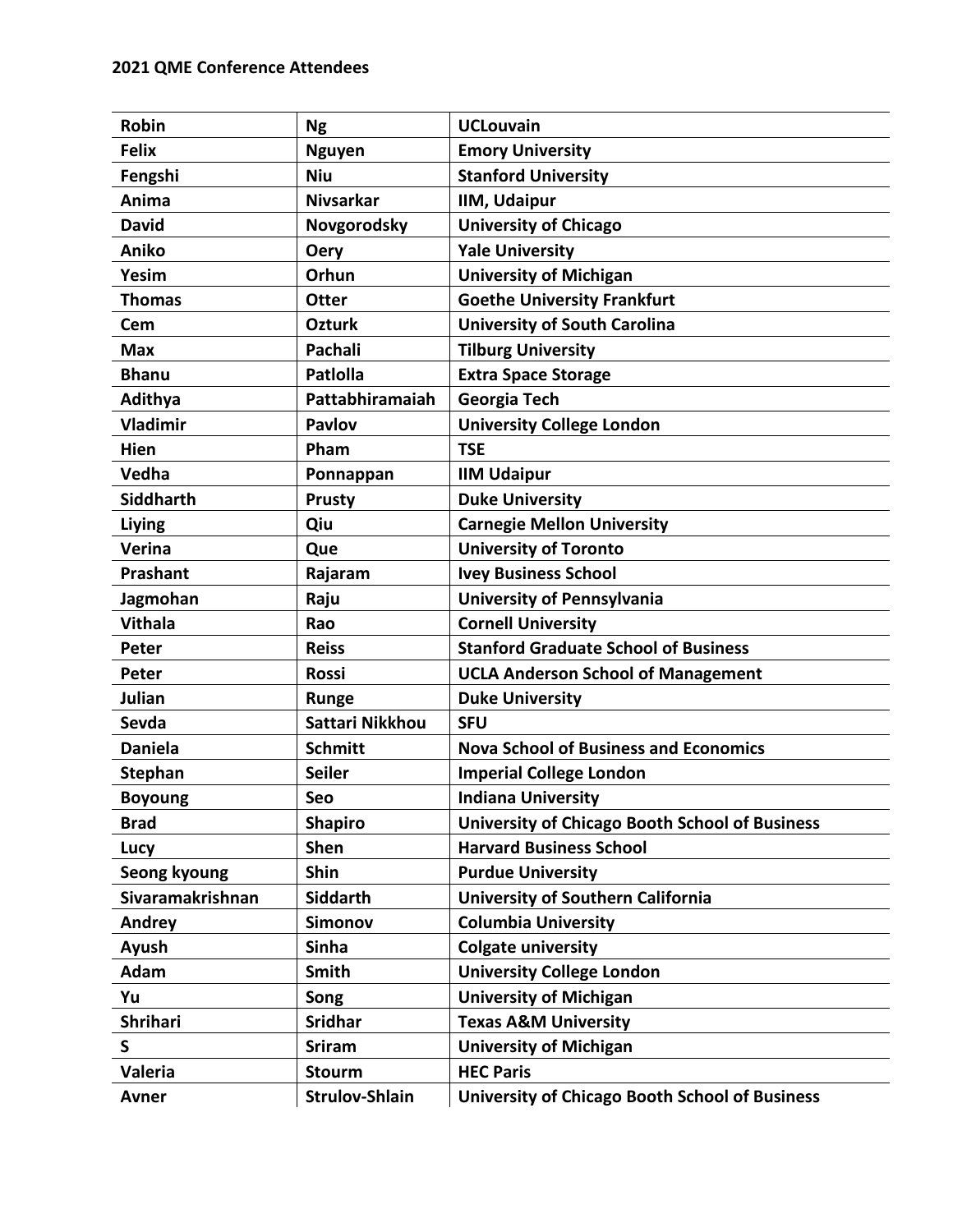| Yuanchen              | Su               | <b>University of Minnesota</b>                        |
|-----------------------|------------------|-------------------------------------------------------|
| <b>Upender</b>        | Subramanian      | <b>University of Texas at Dallas</b>                  |
| <b>Takeaki</b>        | <b>Sunada</b>    | <b>University of Rochester</b>                        |
| <b>Andrew</b>         | <b>Sweeting</b>  | <b>University of Maryland</b>                         |
| Aruna                 | Tatavarthy       | <b>NHH Norwegian School of Economics</b>              |
| Raphael               | <b>Thomadsen</b> | <b>Washington University in St. Louis</b>             |
| <b>Michael</b>        | <b>Thomas</b>    | <b>National University of Singapore</b>               |
| Uyen                  | <b>Tran</b>      | <b>University of Chicago Booth School of Business</b> |
| <b>Yi-Lin</b>         | Tsai             | <b>University of Delaware</b>                         |
| Anna                  | <b>Tuchman</b>   | <b>Northwestern University</b>                        |
| <b>Catherine</b>      | <b>Tucker</b>    | <b>MIT</b>                                            |
| <b>Sergey</b>         | <b>Turlo</b>     | <b>Goethe University Frankfurt</b>                    |
| <b>Kosuke</b>         | <b>Uetake</b>    | Yale SOM                                              |
| Raluca                | <b>Ursu</b>      | <b>Leonard N. Stern School of Business</b>            |
| <b>Prasad</b>         | Vana             | <b>Tuck School of Business at Dartmouth</b>           |
| Ravikanth             | Vazrapu          | <b>Indian Institute of Management, Bangalore</b>      |
| Maria-Ana             | <b>Vitorino</b>  | <b>INSEAD</b>                                         |
| <b>Danhan</b>         | <b>Wang</b>      | <b>ESSEC Business School</b>                          |
| Yanhao 'Max'          | Wei              | <b>University of Southern California</b>              |
| <b>Kenneth</b>        | Wilbur           | <b>UCSD</b>                                           |
| <b>Kevin</b>          | <b>Williams</b>  | <b>Yale University</b>                                |
| Ruiqi                 | Wu               | <b>University of Rochester</b>                        |
| <b>Boya</b>           | Xu               | <b>Duke University</b>                                |
| Wenxuan               | Xu               | <b>TSE</b>                                            |
| Ningyin               | Xu               | <b>University of Chicago Booth School of Business</b> |
| Lu                    | Yan              | <b>Purdue University</b>                              |
| <b>Kelly</b>          | Yang             | <b>Duke University</b>                                |
| Joonhyuk              | Yang             | <b>University of Notre Dame</b>                       |
| <b>Michael Boakye</b> | Yiadom           | <b>Ho Technical University</b>                        |
| TJ                    | Yoon             | <b>KAIST College of Business</b>                      |
| Qi                    | Yu               | <b>Singapore Management University</b>                |
| Lisha                 | Yuan             | <b>London Business School</b>                         |
| Yihao                 | Yuan             | Wharton School, University of Pennsylvania            |
| Lisa                  | Zäuner           | <b>Goethe University Frankfurt</b>                    |
| <b>Robert</b>         | Zeithammer       | <b>UCLA Anderson School of Management</b>             |
| Jon                   | Zeller           | <b>Stanford Graduate School of Business</b>           |
| <b>Guang</b>          | Zeng             | Simon Business School, University of Rochester        |
| Hongkai               | <b>Zhang</b>     | Curated.com                                           |
| Xu                    | <b>Zhang</b>     | <b>London Business School</b>                         |
| <b>Walter</b>         | <b>Zhang</b>     | <b>University of Chicago Booth School of Business</b> |